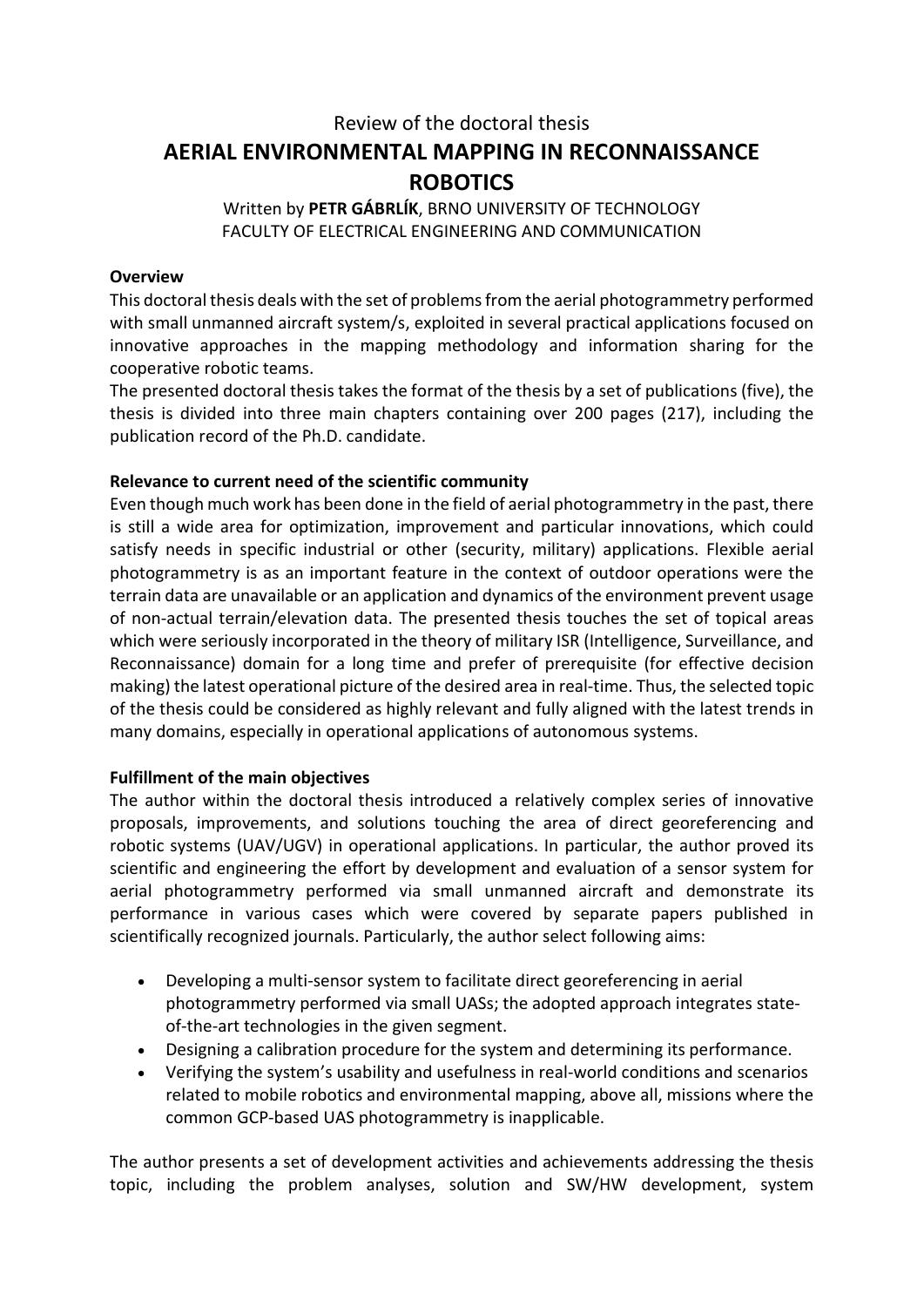configuration, calibration, experiment organization, and its evaluation up to the operational application, implementing new features and concepts. Generally, the author's steps were logically sorted and apply the appropriate methodology, following the latest technology trends and bringing pragmatic aspects for the scientific, industrial, and security/military domains. Some details, roadmap, and background of his achievements are discussed in the part – Research Summary. The author referenced over 200 (in total) publications within his published papers featuring appropriate, state of the art in the topical context of the thesis and particular paper. He followed an extensive approach for experimental evaluation of the developed system and proof of selected concept. The author undoubtedly performed a huge engineering effort and reached valuable achievements. Considering the mentioned facts and level of solution complexity, it could be clearly stated, that the main objectives of the thesis have been fulfilled and concrete results were summarized in the "Publications" section.

# Publication effort

An excellent research effort supporting the thesis is apparent from the publication record of the Ph.D. candidate. Publications prove the origin of solutions and concepts and indicate the significant amount of time and energy spent in the development and experimentation activities within the study period.

# Scientific methods application

The work follows the standard scientific approaches, including the application of research methodology, system and concept development, experimentation, and validation. The author proves his ability for wide "multi-disciplinary" knowledge application and depth of problem understanding. The state of the art analyses was properly described in a separate chapter and "dispersed" within published scientific papers. In the context of what was said, the scientific and methodological approach was logical, convenient, and led to valuable results.

## Main results and contributions of the work

As it was mentioned above, the main contribution of this thesis lies in its "proof of concept" of UAS mapping function supporting a wide scale of operational applications. We could expect, that this feature will become a natural component of any operation and all systems in the operational swarm will possess this capability. There exist clear proofs that information sharing and centralized operational picture in real-time creates a fundamental basement for the effective decision support and automation of any "tactical" activities.

The chosen approach continuously evolved in several incrementally complex applications with specific goals and fairly good/professional achievements. For instance:

- The fully operational multi-sensor UAS system (published within a paper: Precise Multi-Sensor Georeferencing System for Micro UAVs, 2016)
- An in-flight calibration method employing aerial triangulation-based reference data to support the least-square estimation of the aforementioned calibration parameters and overall verification of the system's performance via comprehensive experiments confirming the reachability of a centimeter-level object accuracy during a common UAS photogrammetry mission (published within a paper: Calibration and Accuracy Assessment in a Direct Georeferencing System for UAS Photogrammetry, 2018)